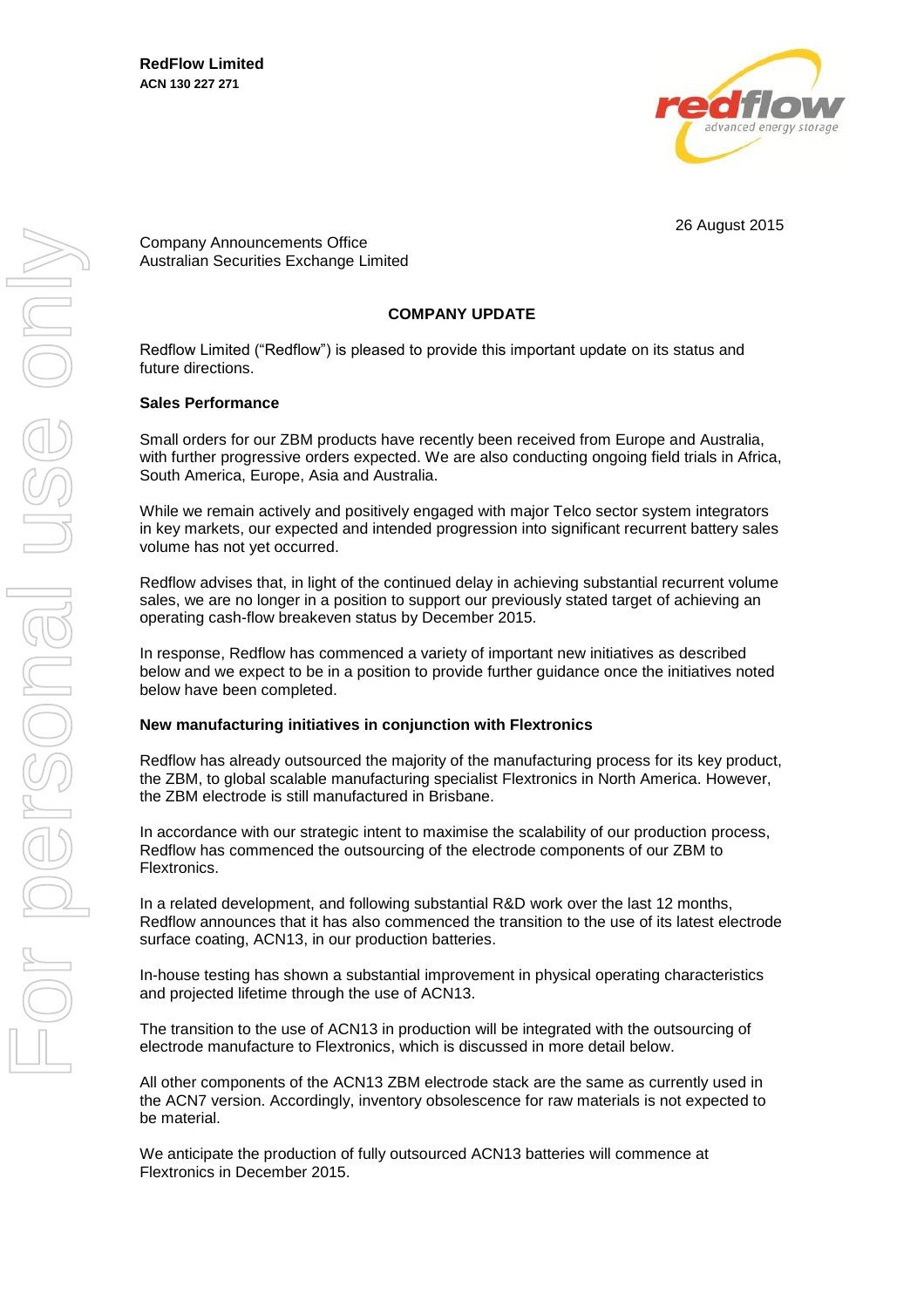

To allow for the full outsourcing to be completed efficiently, and to maximise the benefits of the transition to ACN13, the production rate of ZBM products by Flextronics will be substantially reduced until the full electrode outsourcing process is concluded.

Sufficient stocks of our product range are held by Redflow to meet our supply requirements in the interim, based on forward projections provided by our current and prospective customers.

The reduction in production volume during this transition process will deliver substantial operating cost reductions to Redflow. Ongoing operating cost reductions in Brisbane will also be realised once the full outsourcing transition is completed.

The capability to build ZBM's in quantities appropriate for R&D purposes is being retained in Brisbane, to support our internal roadmap of further product developments. This ongoing R&D work will continue to drive future cost reductions and energy density increases.

The precise financial impacts of these decisions are still being refined in conjunction with Flextronics.

However, based upon our current estimates of the cashflow benefits of these initiatives over this transitional period, Redflow anticipates having sufficient operating cash reserves for the next 12 months, even with minimal sales over that period.

## **ZBM Product Warranty, Pricing and Levelised Cost of Energy (LCOE) Improvements**

Redflow is pleased to announce substantial enhancements to our ZBM2 and ZBM3 electrode lifetime expectations, manufacturing warranty and base pricing.

These enhancements build upon the continued success of our battery testing programme, our migration to ACN13, and continued progress in reducing the manufacturing cost of our products.

This table summarises the latest product offering of our ZBM product range:

|                                                        | <b>TELCO &amp; COMMERCIAL</b><br>48V |         | <b>COMMERCIAL &amp; LSB</b> |
|--------------------------------------------------------|--------------------------------------|---------|-----------------------------|
|                                                        |                                      |         | 53V                         |
|                                                        | ZBM                                  | ZBM2    | ZBM3                        |
|                                                        |                                      |         |                             |
| RRP Base Price (USD) FOB Flextronics North America     | \$7,000                              | \$8,000 | \$8,800                     |
|                                                        |                                      |         |                             |
| kW (nominal/peak)                                      | 3/5                                  | 3/5     | 5/6                         |
| Nominal kWh output - 100% discharge                    | 8                                    | 10      | 11                          |
|                                                        |                                      |         |                             |
| Manufacturing warranty                                 | 1 year                               | 1 year  | 1 year                      |
| Energy throughput warranty - kWh                       | 10,000                               | 30,000  | 33,000                      |
| Expected energy throughput - kWh                       | 20,000                               | 40,000  | 44,000                      |
| Expected levelised cost of energy (USD) per kWh (LCOE) | \$0.35                               | \$0.20  | \$0.20                      |

This new electrode energy throughput warranty applies for a maximum period of ten (10) years from date of purchase, or until the stated total energy throughput is reached (whichever comes first).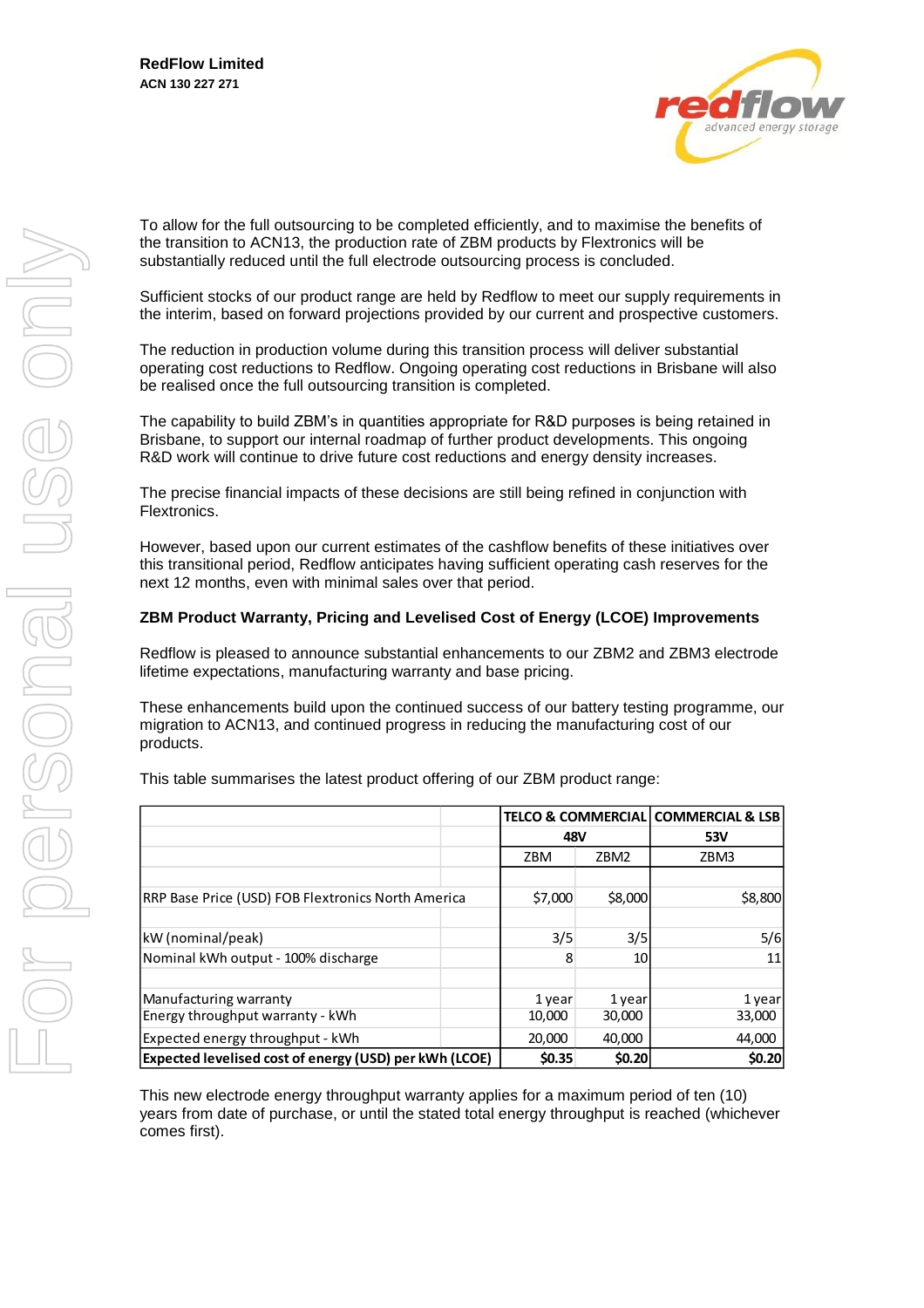

The electrode energy warranty applies specifically to the electrode stack, with the balance of the ZBM modular component set maintaining a one year warranty against manufacturing defects. It is based upon adherence to published battery operational specifications and a maximum of one daily 100% charge/discharge duty cycle (or equivalent).

Redflow is pleased to offer this improved warranty on all new ZBM2 and ZBM3 product sales.

The RRP price for our ZBM2 and ZBM3 products has also been reduced significantly from US\$9,500 (16%) and US\$9,750 (10%) respectively. Wholesale product pricing is negotiated with system integrators based on their requirements and volume commitments.

As a result of these improvements, the nominal Levelised Cost Of Energy (LCOE) for the delivery of energy from ZBM2 and ZBM3 batteries has reduced by over 50% to US\$0.20/kWh (derived from the US\$8,000 list price and the expected 40,000 kWh electrode stack lifetime).

## **New Product Developments**

The global energy storage market has seen a dramatic increase in customer interest regarding the deployment of energy storage systems in the residential and small to medium enterprise ("SME") sectors.

Redflow, in turn, has seen substantial direct interest from potential customers asking us to enter and support these market segments with our ZBM products.

Redflow is now developing appropriate additional products and deployment documentation to allow for the easy integration of ZBM products with a variety of existing AC battery inverter and DC battery control products by system integrators, to address worldwide residential and SME energy storage markets.

The first supported deployment of ZBM products into this important market sector will be with inverter/charger products from European inverter manufacturer, Victron Energy [\(http://www.victronenergy.com\)](http://www.victronenergy.com/). These innovative and technically capable products are electrically approved and widely deployed by system integrators around the world.

To enable 'plug and play' inverter integration and management of the ZBM into multiple energy storage systems, Redflow is currently developing a new Redflow Battery Management System (BMS) product.

The Redflow BMS is a compact unit that will plug in to a string of 1 to 8 Redflow ZBMs. It will feature web based, automated battery string management and performance monitoring. Simple interfacing with a wide variety of AC and DC energy management systems will be enabled through the provision of appropriate I/O ports and signalling protocols.

Development work for the commercial Redflow BMS product will be undertaken in Adelaide under the guidance of Redflow director Simon Hackett. He will oversee the development and delivery of the BMS to Redflow under a commercial contract undertaken with Base64 Pty Ltd. Redflow will own all Intellectual Property developed by Base64 Pty Ltd under this contract.

This deployment approach offers the shortest time-to-market path for this important new product development work. Mr Hackett and his team have access to world-class expertise in this realm, they have the appropriate motivation and they have access to appropriate technical resources on an immediate basis.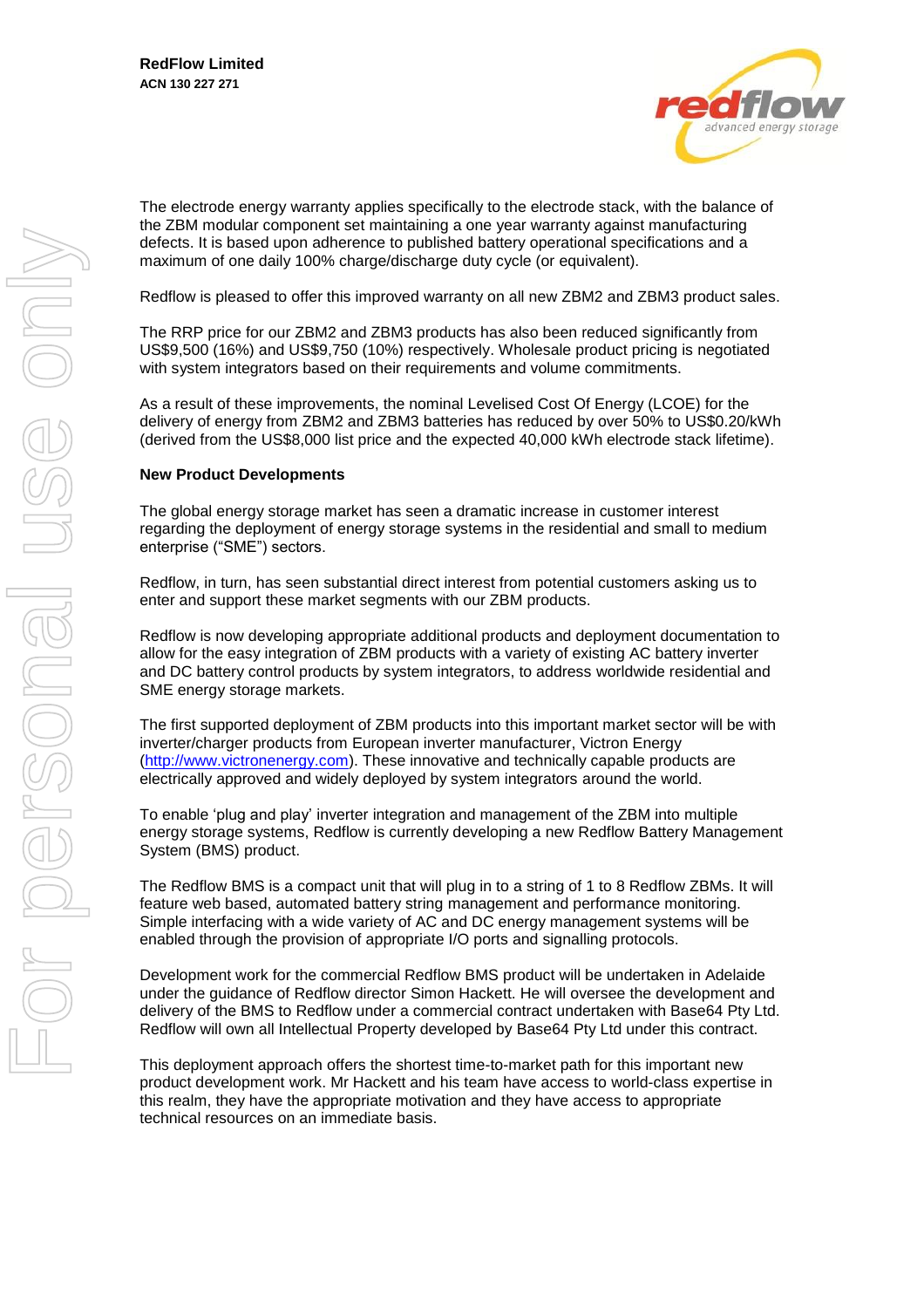

Redflow expects the first version of this product to be released in the first calendar quarter of 2016. It will be available to new and existing ZBM customers, and will work with all production versions of the ZBM.

### **New Global Sales Director**

Redflow has recently appointed Andrew Kempster to the position of Global Sales Director.

Andrew will lead the structuring of new sales channels with system integrators to ensure that Redflow can prosecute our new opportunities in the residential and SME space from early in 2016, while continuing to work with our global sales team to pursue our active leads and trials around the world in the Telco and LSB markets.

Andrew has joined Redflow following over 16 years of success in sales and sales management positions with national Internet Services companies Internode Pty Ltd and iiNet Limited.

### **Board Composition**

Following an internal strategic review at Redflow, the decision has been made by the Redflow board to appoint Redflow director (and major shareholder) Simon Hackett as the Chairman of the board of Redflow Limited, effective today.

Howard Stack will remain on the board and will take up the position of deputy chairman, providing ongoing support for Mr Hackett's role.

The composition of the board will be further reviewed by the incoming Chairman, with the potential to bring in additional board level expertise or to further adjust board composition if deemed appropriate.

This decision, supported unanimously by the board and CEO, reflects the recognition that the transition to supporting a broader customer base for Redflow products is contingent on the successful execution of a technically advanced and customer-centric delivery strategy, and that Mr Hackett is the best placed board member to lead and inspire this effort.

#### **Conclusion**

Incoming chairman Simon Hackett said the initiatives and decisions announced today would expand the market segments accessible to Redflow at just the right time.

"Howard Stack, Stuart Smith and the board have led the transition of Redflow from an R&Dcentric organisation through to managing the production of high quality, hardy, long-lifetime batteries.", said Mr Hackett.

"The package of new initiatives announced today will combine to allow Redflow to address a much broader market. These initiatives are also great news and offer great benefit to existing and prospective Telco and LSB customers."

"I thank Howard sincerely for his efforts and achievements as Chairman. I look forward to working with the board, with CEO Stuart Smith, and with our entire team to help us to deliver products that are capable and deserving of significant success around the world."